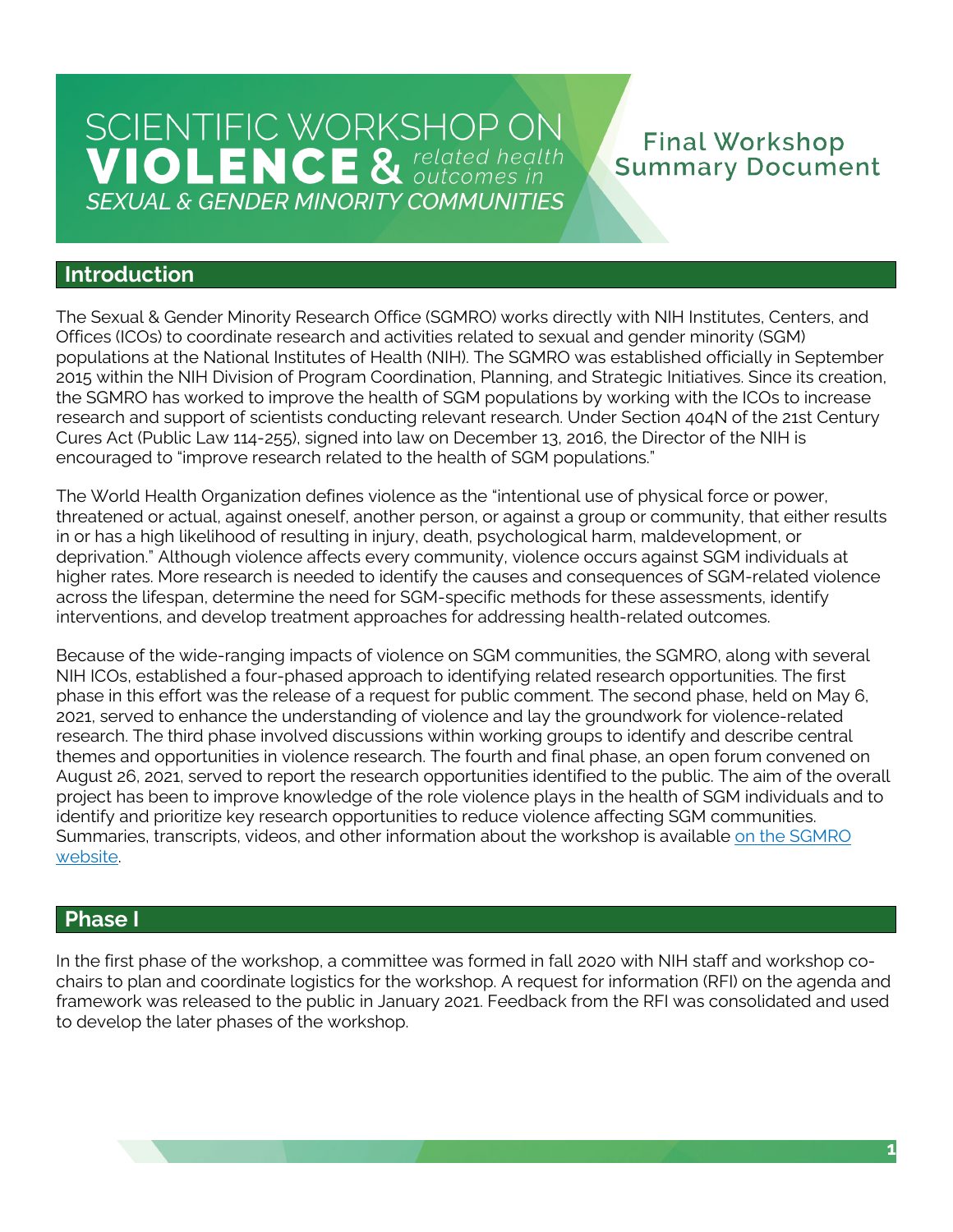# SCIENTIFIC WORKSHOP ON **VIOLENCE** & *CREA COMPONER (POLICE A cultomes in* **SEXUAL & GENDER MINORITY COMMUNITIES**

### **Final Workshop Summary Document**

### **Phase II Meeting**

The [half-day workshop for the second phase,](https://youtu.be/OJvEgAGvyx4) designed to explore the current state of the science, was held virtually on May 6, 2021. The workshop applied a four-level ecological model, focusing on family of origin, peers and friends, romantic and sexual partners, and communities, to explore the effects of violence against SGM individuals across the lifespan and at various levels, such as intrapersonal, community, and structural. Overarching themes that apply to each domain included consideration of the life course, intersectionality, and systems influences. Expert moderators introduced each session, and short presentations were followed by questions and answers. The Phase II summary is available <u>on the</u> [SGMRO website.](https://dpcpsi.nih.gov/sites/default/files/SGMRO-Violence-Workshop-Summary-FINAL-508.pdf) 

### **Phase III Working Groups**

For Phase III, participants met virtually in one of five working groups to address key questions, identify research priorities, and summarize findings. Building on the current state of the science in Phase II, working groups for Phase III spanned different areas. The Demographics and Epidemiology group addressed incidence, distribution, and possible control of violence in SGM communities. The Risk Factors and Pathways group discussed conditions or variables that increase the occurrence of violence, including social and economic structures. The Preventive Interventions group focused on structures, cultures, and practices that could influence successful preventive interventions related to violence with short- and long-term results. The Treatment-focused Interventions group discussed potential treatments that could reduce perpetration or victimization related to violence. The Ethics and Logistical Challenges group focused on ethical and legal issues for victims and perpetrators. To encourage interdisciplinary research across multiple domains of violence, participants were randomly placed in one of the working groups, which included a mix of NIH, other federal, and external experts. Working groups met several times to collaboratively address key questions to advance the understanding of violence in SGM communities and to inform multilevel efforts to reduce violence disparities. Each group was asked to identify five research priorities within their focus to present in Phase IV.

### **Phase IV**

The [Phase IV public report-out session](https://youtu.be/zG6zXBz7lZ4) was held virtually on August 26, 2021. It included participants from academia, nonprofits, advocacy groups, the NIH, and other federal agencies. Workshop co-chairs provided an overview of the process and a [synopsis of the Phase II workshop.](https://dpcpsi.nih.gov/sites/default/files/SGMRO-Violence-Workshop-Summary-FINAL-508.pdf) Representatives from each of the five working groups reported on their group's discussions and the research opportunities identified. Presentations were followed by discussion.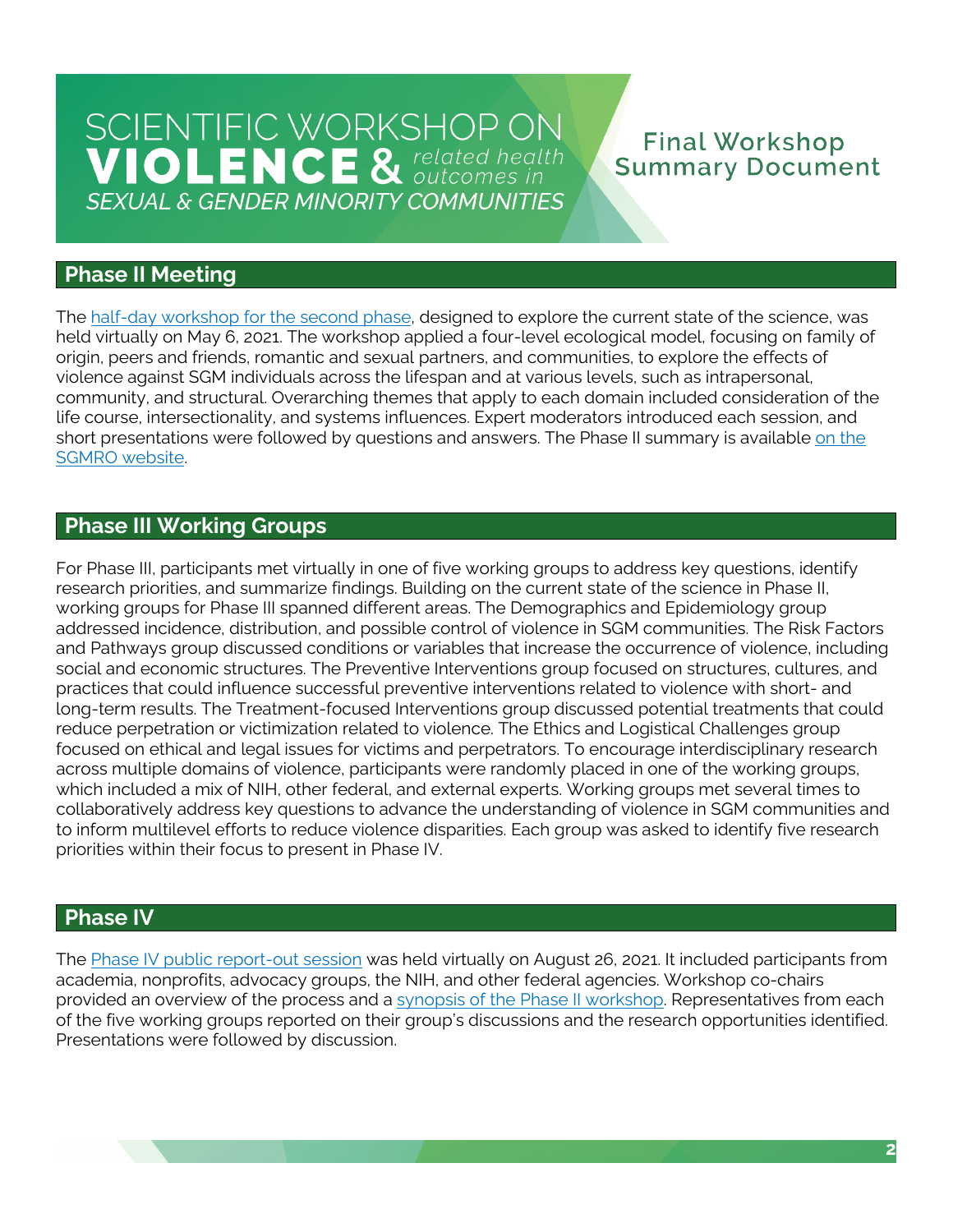### **Final Workshop Summary Document**

### *Group One: Demographics and Epidemiology*

#### **The Demographics and Epidemiology Working Group identified the following research opportunities:**

- **1.** Improve and enhance methodologies to study violence experienced against and within SGM communities.
- **2.** Assess the rates of different forms of violence involvement of SGM populations.
- **3.** Identify risk and protective factors for exposure to and use of violence within and against SGM populations, including resilience and structural factors.
- **4.** Develop theoretical models that explain the disparate rates of violence victimization experienced by SGM populations.
- **5.** Outline policies that need to be enacted to prevent violence against SGM populations.

 Significant gaps remain in the basic epidemiology of SGM-related violence. Better methodologies are needed to study violence experienced against and within SGM communities, including better characterization of the range of experiences encompassed by violence. Current surveillance systems must be optimized to measure SGM populations inclusively, and new measures that reflect the lived experiences within SGM populations must be developed and validated. Statistical methods also should reflect the experiences of many SGM individuals with intersecting or overlapping identities. The rates of prevalence and incidence of different forms of violence involvement of SGM populations must be assessed at multiple levels and for many subgroups, as well as throughout the entire life course. Rates of the experience of violence are specifically needed for gender minority populations, particularly among racial and ethnic minority individuals, as well as SGM women and rural SGM populations. More information also is needed on rates of violence across the life course, particularly for youth and older SGM people. Data are needed on incidence and prevalence rates of the experience of violence by states-based or structural systems, such as police; environmental structures or norms; and non-SGM people toward SGM people. Incidence and prevalence rates of the expression of violence by SGM people are needed. Additionally, rates of violence involvement—including perpetration, victimization, and bi-directional involvement—are needed for subpopulations of SGM people. Information is particularly lacking that compares rates across sexual and gender identities, such as differences in rates experienced by bisexual people compared to gay and lesbian people or nonbinary people compared to transgender people. Data also are needed for subpopulations within identities, such as SGM people living with disabilities and racial and ethnic minority SGM people.

 Risk and protective factors—both for exposure to violence and use of violence—must be identified, which will require investing in longitudinal research and addressing multigenerational trauma and historically traumatic experiences. The strengths and resilience of SGM communities and individuals in addressing and preventing violence should be understood, as should the sources of violence and intracommunity violence dynamics across the life course. This includes consideration of how the definition of family may change over time and how this affects vulnerabilities and resilience toward violence involvement. The mechanisms that uphold and exacerbate health inequities in SGM communities should be examined with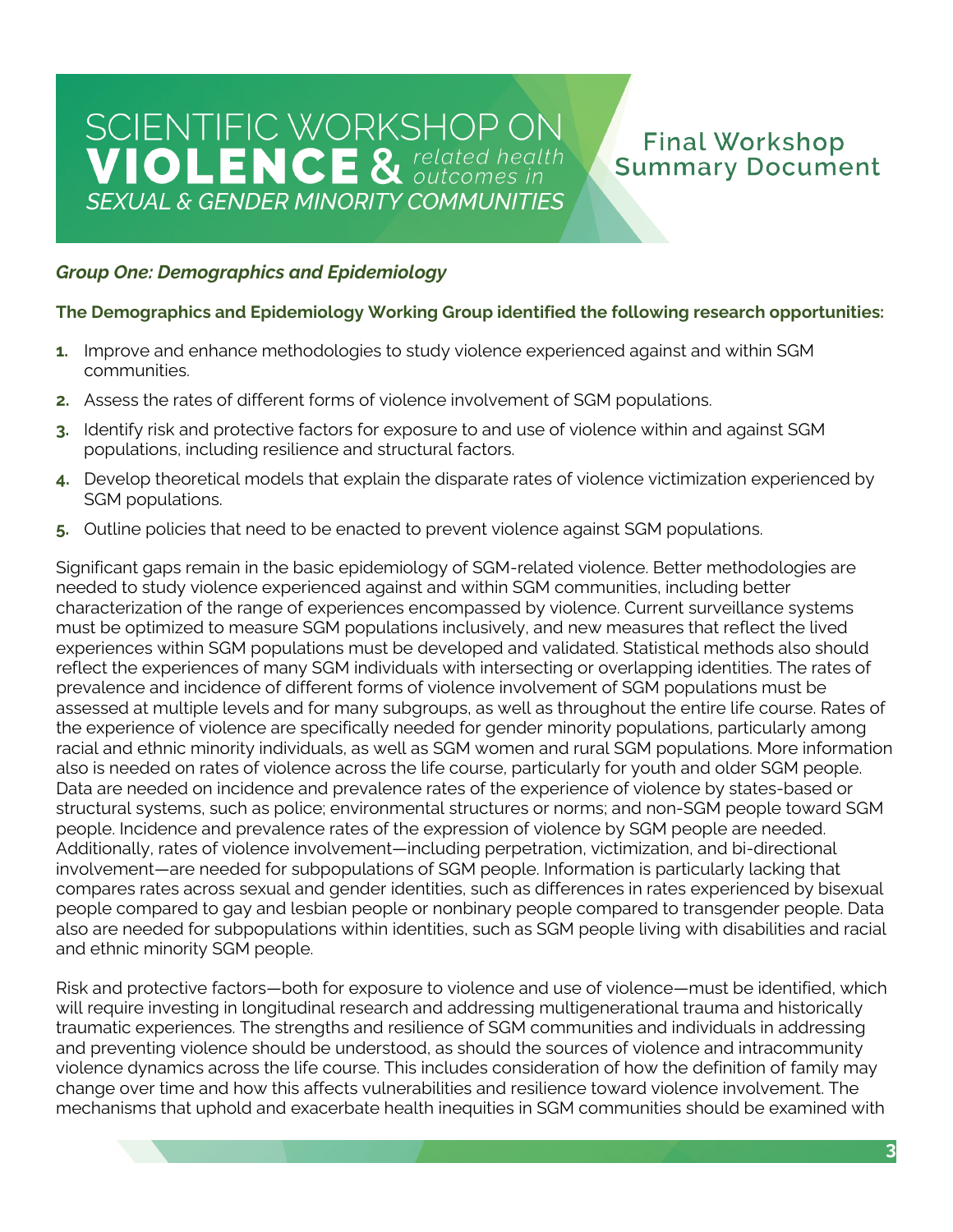### **Final Workshop Summary Document**

 attention to the influence of intersectionality. Although many theories of power and violence exist, none speak to the disparate rates of violence victimization experienced by SGM populations, so new models are needed. In addition to drawing on existing models, the working group recommended that researchers engage with SGM communities to develop models that identify pathways that increase the risk of violence, and cultural factors that enhance resilience and resistance. Finally, policies are needed to prevent violence against SGM populations, including policies related to housing, employment, access to education, economic stability, and anti-discrimination. Research into financial-based interventions associated with reductions in violence, similar to the Earned Income Tax Credit, increased minimum wage, and paid family leave, could be explored to reduce violence in SGM populations. Access to gender- appropriate identity documents or the presence of state anti-discrimination laws that include gender identity as a protected class also may influence the rates of violence against SGM populations at the public health level.

### *Group Two: Risk Factors and Pathways*

#### **The Risk Factors and Pathways Working Group identified the following research opportunities:**

- **1.** Identify multilevel risk and protective factors for violence.
- **2.** Conduct research with a life-course perspective.
- **3.** Identify common and unique pathways to violence.
- **4.** Focus on multilevel protective factors and resilience.
- **5.** Ensure research is intersectional.

 Risk and protective factors for violence must be identified on multiple levels, including higher levels of the social ecology, how structural factors intersect with interpersonal and individual levels, and the pathways through which these structural factors can lead to violence or safety. The second working group also emphasized the importance of considering the life-course perspective, including childhood and particularly the elder years. Pathways to polyvictimization and trajectories of revictimization must be considered, rather than investigating only one type of violence or violence within only one developmental stage. Both common and unique pathways to violence should be identified, including which factors affect risk across violence outcomes and subpopulations and which factors affect risk only for certain forms of violence or certain subpopulations. Some subgroups of SGM individuals, such as bisexual individuals and transgender women of color, are at the highest risk for violence; pathways to violence among these subgroups are of particular interest. Research also is needed on multilevel protective factors and resilience, including existing strengths that could be expanded and access to protective resources. Intersectional research also is critical to this theme because stigma and experiences influenced by individuals' various and intersecting social identities affect violence risk. Approaches with a strong potential to advance these research priorities include long-term longitudinal research and approaches that highlight the lived experiences and perspectives of the SGM community. SGM-specific measures also could be added to existing large-scale studies and surveillance systems.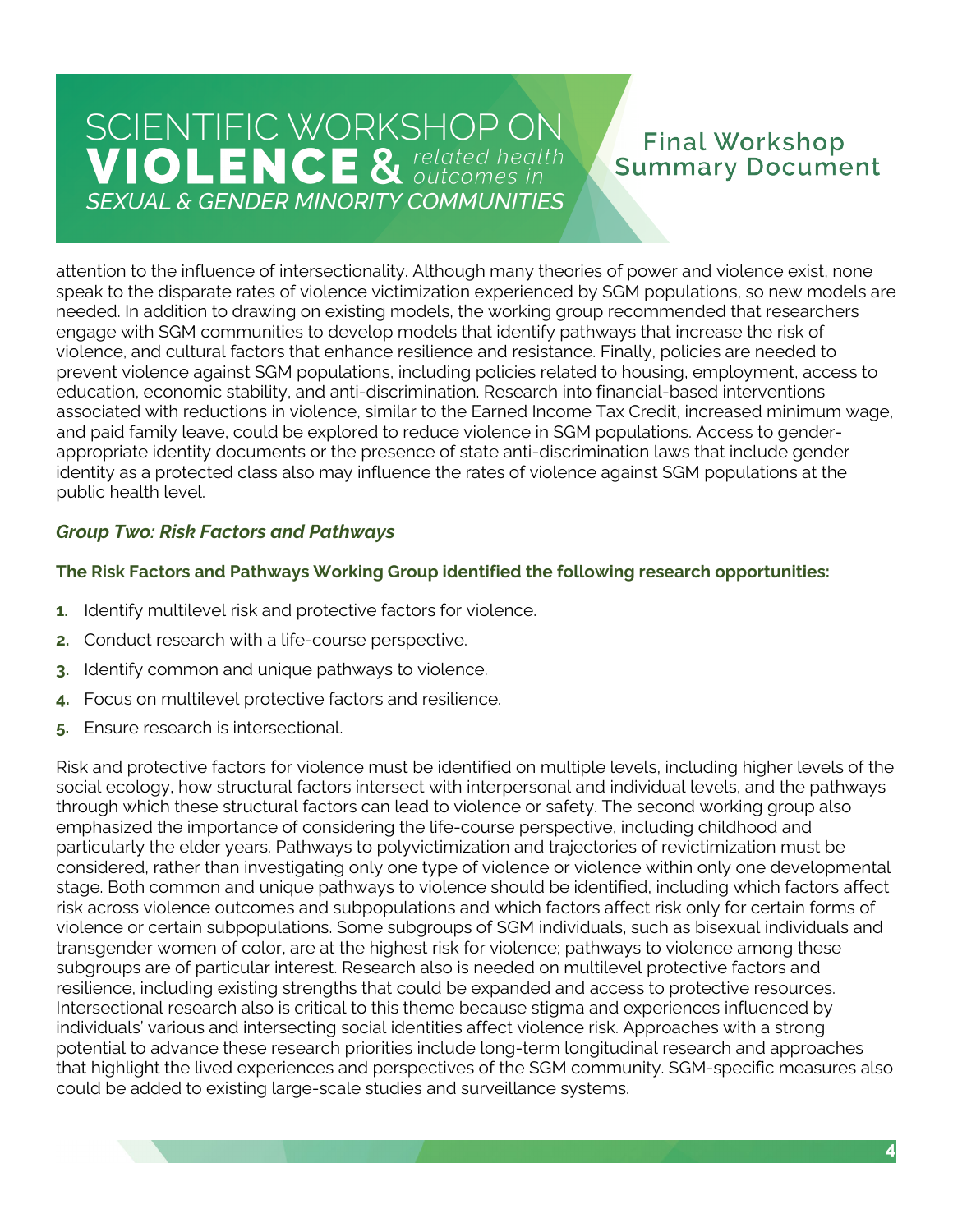# SCIENTIFIC WORKSHOP ON **VIOLENCE** & *CREA COMPONER (POLICE A COMPONER In* **SEXUAL & GENDER MINORITY COMMUNITIES**

## **Final Workshop Summary Document**

#### *Group Three: Preventive Interventions*

#### **The Preventive Interventions Working Group identified the following research opportunities:**

- **1.** Determine what new violence prevention programs can be developed that are specifically responsive to the needs of SGM communities.
- **2.** Identify existing prevention programs that can be adapted to address violence in SGM communities.
- **3.** Determine which SGM-responsive violence prevention programs demonstrate efficacy or effectiveness and successful implementation outcomes.
- **4.** Assess sources of data that can be used to develop, adapt, implement, or evaluate SGM-responsive violence prevention programs.
- **5.** Determine which research methods can be developed or implemented that support research specific to the development, adaptation, evaluation, or implementation of SGM-responsive prevention programs.

 The preventive interventions group emphasized that all research opportunities should be grounded in a multilevel, holistic, socio-ecological framework that considers SGM-related violence prevention from one or more levels of social organization—individual, interpersonal, community, and societal—and the ways those levels may interact. Research efforts within these opportunities should integrate an intersectional lens to recognize the diversity of identities, experiences, and systems of oppression across SGM subgroups and the varying sociocultural identities of individuals within SGM subgroup communities. Communities that have been marginalized from SGM research participation should also be included. Research initiatives should emphasize approaches that leverage the strengths of SGM communities and empower them within the research process. Appropriate prevention programs and community-engaged frameworks should be developed. When possible, research opportunities also should be grounded in a perspective that recognizes and connects the vulnerabilities and experiences of SGM-related violence across the life course. Research should consider and draw upon existing methodology and programmatic approaches used within existing SGM-focused research and interventions. Research also should consider ways to increase service utilization rates, particularly in communities where SGM identity is highly stigmatized. The group suggested both determining what new violence prevention programs can be developed in ways that are specifically responsive to the needs of SGM communities and identifying existing prevention programs that can be adapted to address violence in those communities, including consideration of intersectionality. Sources of data that can be used to develop, adapt, implement, or evaluate programs also should be identified. Research methods can be developed or implemented to support these initiatives. Within these research priorities, the opportunity exists to develop, adapt, implement, or evaluate different types of prevention programs that target various levels of ecological influence and types of violence.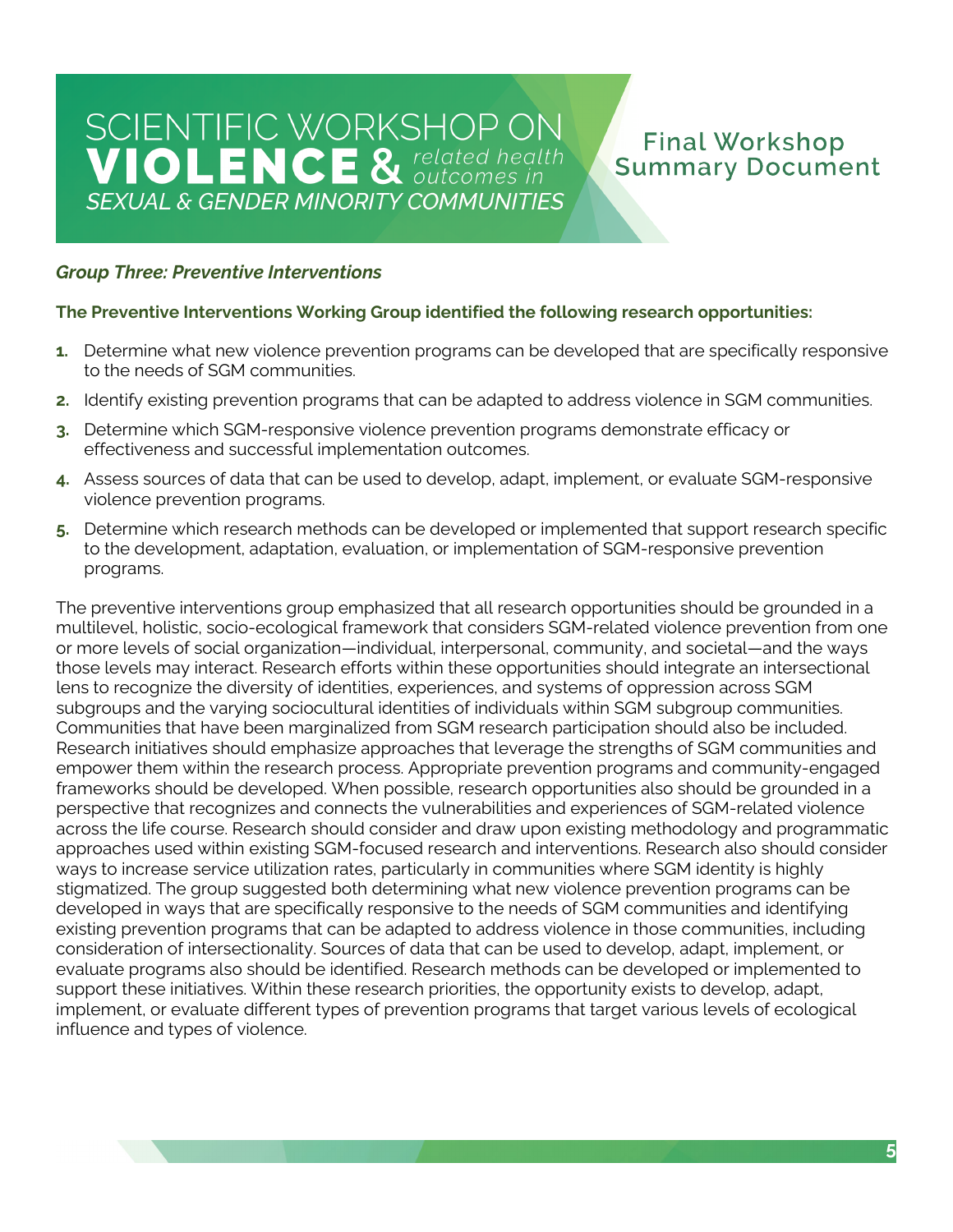## **Final Workshop Summary Document**

#### *Group Four: Treatment-Focused Interventions*

#### **The Treatment-Focused interventions Working Group identified the following research opportunities:**

- **1.** Develop flexible interventions to prevent polyvictimization and perpetration of violence that can be deployed in a variety of settings.
- **2.** Develop interventions that recognize changing types of violence and risk across the life course, particularly during middle and late adulthood.
- **3.** Identify existing interventions—beyond those focused on violence—that can be adapted for the lived experiences of SGM people, with an eye toward rapid dissemination.
- **4.** Develop evidence-based interventions that target responders' ability to assess, respond to, and treat the consequences of violence among SGM people in culturally and linguistically affirming ways.
- **5.** Develop innovative methods for engaging families in violence-based interventions.

 Violence is not well understood among SGM people, and numerous methodological concerns remain. Both victimization and perpetration occur at multiple levels. Although not all interventions have to be multilevel, interventions must be complex and multisystemic to address the simultaneously occurring factors that allow violence to continue. Studies must consider the parallel and intersecting experiences of stigma and violence for SGM populations. Flexible interventions that can be deployed in a variety of settings to prevent polyvictimization and perpetration of violence are needed, and interventions must recognize changing types of violence and risk across the life course. Some existing interventions and theories (e.g., resilience and strength-based approaches, minority stress, trauma-informed approaches, family systems theory) can be adapted for the lived experiences of SGM people and be disseminated more rapidly than new interventions. Interventions are needed that can help responders assess, respond to, and treat the consequences of violence among SGM people in culturally and linguistically affirming ways. This is especially needed in settings that people may engage with regularly but that may not be traditional places people go when experiencing violence. Cultural sensitivity can be increased in systems through training in how to recognize violence. Innovative methods are needed to engage both families of origin and chosen families in violence-based interventions. Although families often are considered part of the problem, they also may be important to the solution, and ways of accessing them are lacking. Treatment-focused interventions are vital not only as a new step in SGM violence research but also in understanding the forms and antecedents of violence that may be unique to SGM populations. The working group also noted the importance of acknowledging the relationships between intersectional identities, structural factors, and violence for SGM populations.

#### *Group Five: Ethics and Logistical Challenges*

#### **The Ethics and Logistical Challenges Working Group identified the following research opportunities:**

 **1.** Determine to what degree asking questions about sexual orientation, gender identity, and expression (SOGIE), trauma, and violence among SGM people increases risks of harm.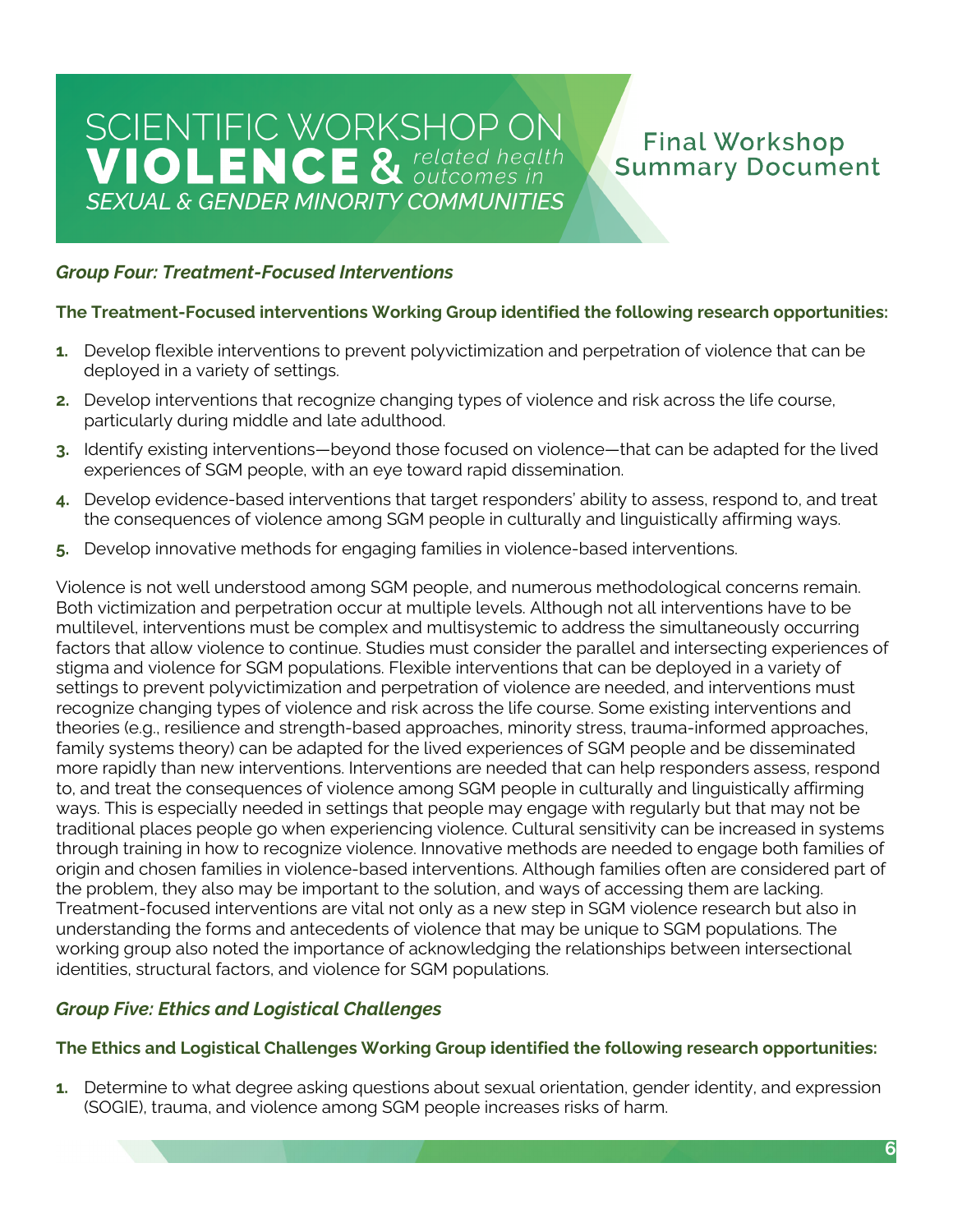### **Final Workshop Summary Document**

- **2.** Assess how violence is defined in relation to SGM populations.
- **3.** Determine the best approaches or practices to implement integrated data collection, data harmonization, and analysis to document violence for SGM subgroups.
- **4.** Identify the experiences of SGM individuals who perpetrate violence.
- **5.** Determine how interpersonal and institutional SGM prejudices and stigmas affect violent experiences of SGMs and the documentation of violent experiences of SGMs.

 One of the ethical and logistical challenges to increasing research on SGM-related violence is the need to determine to what degree asking questions about SOGIE and associated experiences of trauma and violence increases the risk of harm. Standardized protocols can be developed for asking such questions and mitigating harm when relevant, especially in environments where prevailing views are hostile toward SGM people. Violence also must be redefined to capture the experiences of SGM people in multiple contexts and across subgroups. Studies should focus on whether some types of violence are specific to SGM individuals, contexts that may affect whether victims interpret their victimization differently than conventional frameworks, experiences of SGM people not tied to organizations or agencies, and the strengths and resilience of survivors. Research efforts also should use victim-centered and survivor- defined approaches. The best approaches or practices to implement integrated data collection, harmonization, and analysis must be identified. However, many studies do not contain sufficient subgroup sample sizes to report on patterns of violence for SGM subgroups or at the intersections of numerous marginal identities. Ways to standardize measures should be explored, but smaller subgroups may increase disclosure risk. Researchers also should employ qualitative methodologies to respond to challenges in data collection, such as terminologies and experiences that are culturally specific. The experiences of SGM individuals who perpetrate violence should be identified, but logistical and ethical challenges exist when studying these perpetrators, such as how to present findings without reinforcing stigmas. Studies investigating SGM individuals who perpetrate violence should include protocols to identify, manage, and mitigate risks of harm at the beginning of the research process. Research also is needed on how interpersonal and institutional prejudices and stigmas affect violent experiences of SGM people and the documentation of such experiences. Research on these issues also should identify effective pathways to mitigation.

### *Discussion*

 Many recommendations addressed resilience, which could suggest individual responsibility rather than the need to address structural problems. Language will be important in studying resilience, and resilience must be understood at both the individual and community levels. However, few ways to measure resilience exist, and current systems strongly focus on addressing harm rather than promoting resilience. Proactive strategies to reduce violence could include community collaboration and use of the language of resistance, although this language must be considered carefully because many people who experience violence do not have the power to resist it. Funding—not just volunteer work—is necessary for both wellness-related interventions and systems-related studies.